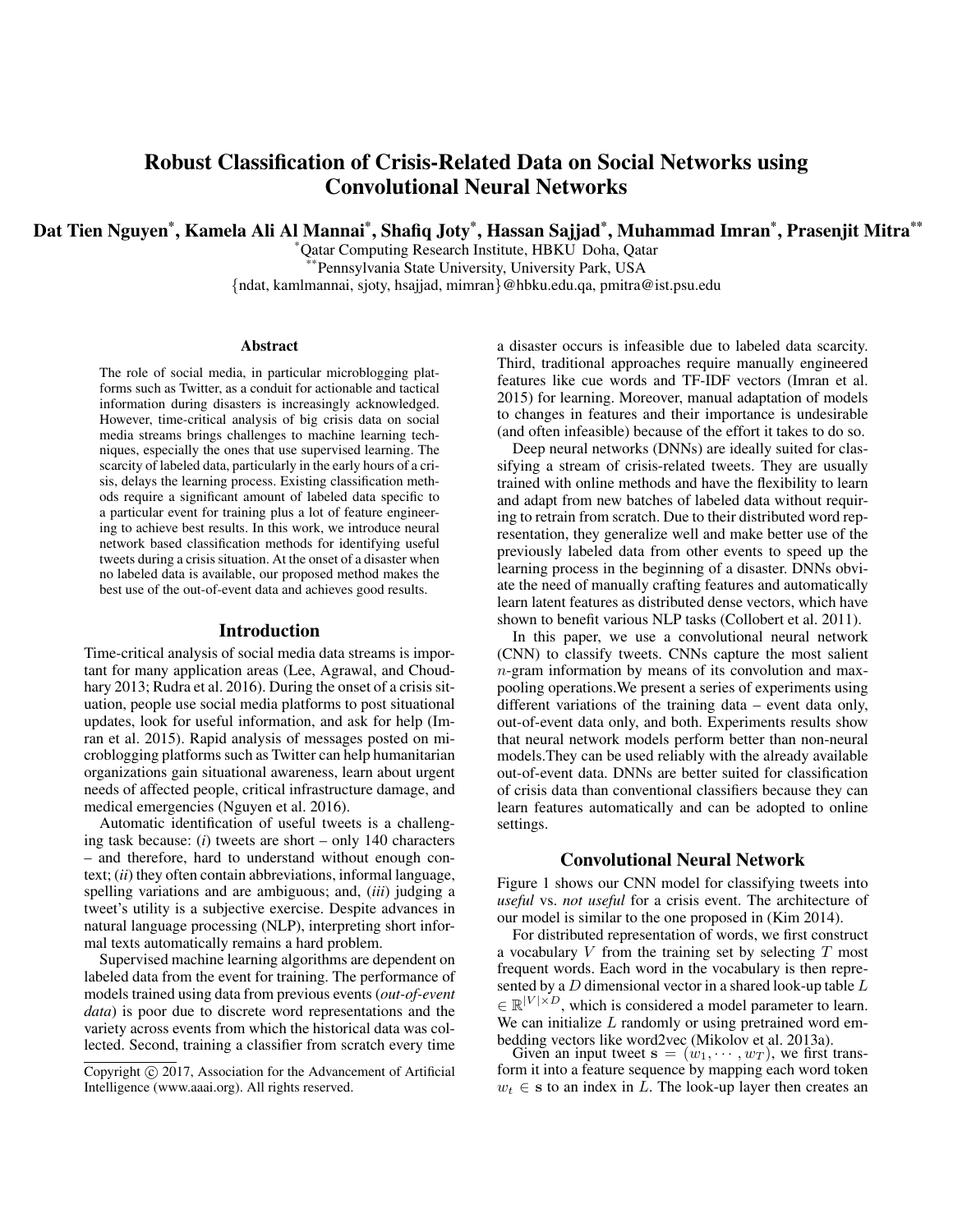

Figure 1: Convolutional neural network on a tweet: *"guys if know any medical emergency around balaju area you can reach umesh HTTP doctor at HTTP"*

input vector  $\mathbf{x_t} \in \mathbb{R}^D$  for each token  $w_t$ , which are passed through a sequence of convolution and pooling operations to learn high-level feature representations.

A convolution operation involves applying a *filter* u ∈  $\mathbb{R}^{L.D}$  (i.e., a vector of parameters) to a window of L words to produce a new feature

$$
h_t = f(\mathbf{u}.\mathbf{x}_{t:t+L-1} + b_t)
$$
 (1)

where  $x_{t:t+L-1}$  denotes the concatenation of L input vectors,  $b_t$  is a bias term, and f is a nonlinear activation function (e.g., sig,tanh). We apply this filter to each possible L-word window in the tweet to generate a *feature map*  $h^{i} = [h_1, \cdots, h_{T+L-1}]$ . We repeat this process N times with  $N$  different filters to get  $N$  different feature maps. We use a *wide* convolution (Kalchbrenner, Grefenstette, and Blunsom 2014) (as opposed to *narrow*), which ensures that the filters reach the entire sentence, including the boundary words. This is done by performing *zero-padding*, where outof-range (i.e.,  $t<1$  or  $t>T$ ) vectors are assumed to be zero.

After the convolution, we apply a max-pooling operation to each feature map

$$
\mathbf{m} = [\mu_p(\mathbf{h}^1), \cdots, \mu_p(\mathbf{h}^N)]
$$
 (2)

where  $\mu_p(\mathbf{h}^i)$  refers to the max operation applied to each window of  $p$  features in the feature map  $h^{i}$ . For instance, with  $p = 2$ , this pooling gives the same number of features as in the feature map (because of the zero-padding). Intuitively, the filters compose local  $n$ -grams into higherlevel representations in the feature maps, and max-pooling reduces the output dimensionality while keeping the most important aspects from each feature map.

Since each convolution-pooling operation is performed independently, the features extracted become invariant in locations (i.e., where they occur in the tweet), thus acts like bag-of-n-grams. However, keeping the *order* information could be important for modeling sentences. In order to model interactions between the features picked up by the

filters and the pooling, we include a *dense* layer of hidden nodes on top of the pooling layer

$$
\mathbf{z} = f(V\mathbf{m} + \mathbf{b}_{\mathbf{h}}) \tag{3}
$$

where V is the weight matrix,  $\mathbf{b_h}$  is a bias vector, and f is a non-linear activation. The dense layer naturally deals with variable sentence lengths by producing fixed size output vectors z, which are fed to the output layer for classification. The output layer defines a Bernoulli distribution:

$$
p(y|\mathbf{s}, \theta) = \text{Ber}(y|\text{sig}(\mathbf{w}^{\mathbf{T}}\mathbf{z} + b))
$$
 (4)

where sig refers to the sigmoid function, and w are the weights from the dense layer to the output layer and  $b$  is a bias term. We fit the model by minimizing the cross-entropy between the predicted distributions  $\hat{y}_{n\theta} = p(y_n|\mathbf{s}_n, \theta)$  and the target distributions  $y_n$  (i.e., the gold labels).

## Word Embedding and Fine-tuning

We avoid manual engineering of features and use word embeddings instead as the only features. We use pre-trained word embeddings to better initialize our models, and we fine-tune them for our task which turns out to be beneficial. We experimented with two types of pre-trained embeddings. (*i*) Google Embedding: We use the pre-trained 300 dimensional Google word embeddings released by Mikolov et al. (2013a). These vectors were trained by their skip-gram model on part of Google news dataset containing about 100 billion words with a vocabulary size of 3 millions words.<sup>2</sup>

(*ii*) Crisis Embedding: Since we work on disaster related tweets, which are quite different from news, we have also trained 300-dimensional *domain-specific* word embeddings (vocabulary size of 20 millions) using the skip-gram model of word2vec from a large corpus of disaster related tweets. The corpus contains 57, 908 tweets and 9.4 million tokens.

## Datasets and Experimental Settings

We use data from multiple sources:  $(1)$  CrisisNLP<sup>3</sup> (Imran, Mitra, and Castillo 2016), (2) CrisisLex (Olteanu et al. 2014), and (3) AIDR (Imran et al. 2014). The first two sources have tweets posted during several humanitarian crises and labeled by paid workers. The AIDR data consists of tweets from several crises events labeled by volunteers. Table 1 shows statistics about the data.

Data Preprocessing: We normalize all characters to their lower-cased forms and tokenize the tweets using the CMU TweetNLP tool (Gimpel et al. 2011).

Data Settings: Given a particular event (e.g. Nepal earthquake), we use data from all other events plus *All others* (see Table 1) as *out-of-event* data. We divide each event dataset into train (70%), validation (10%) and test sets (20%) using ski-learn toolkit's module (Pedregosa et al. 2011) which ensured that the class distribution remains reasonably balanced in each subset.

<sup>&</sup>lt;sup>1</sup>Other loss functions (e.g., hinge) yielded similar results.

<sup>2</sup> https://code.google.com/p/word2vec/

<sup>3</sup> http://crisisnlp.qcri.org/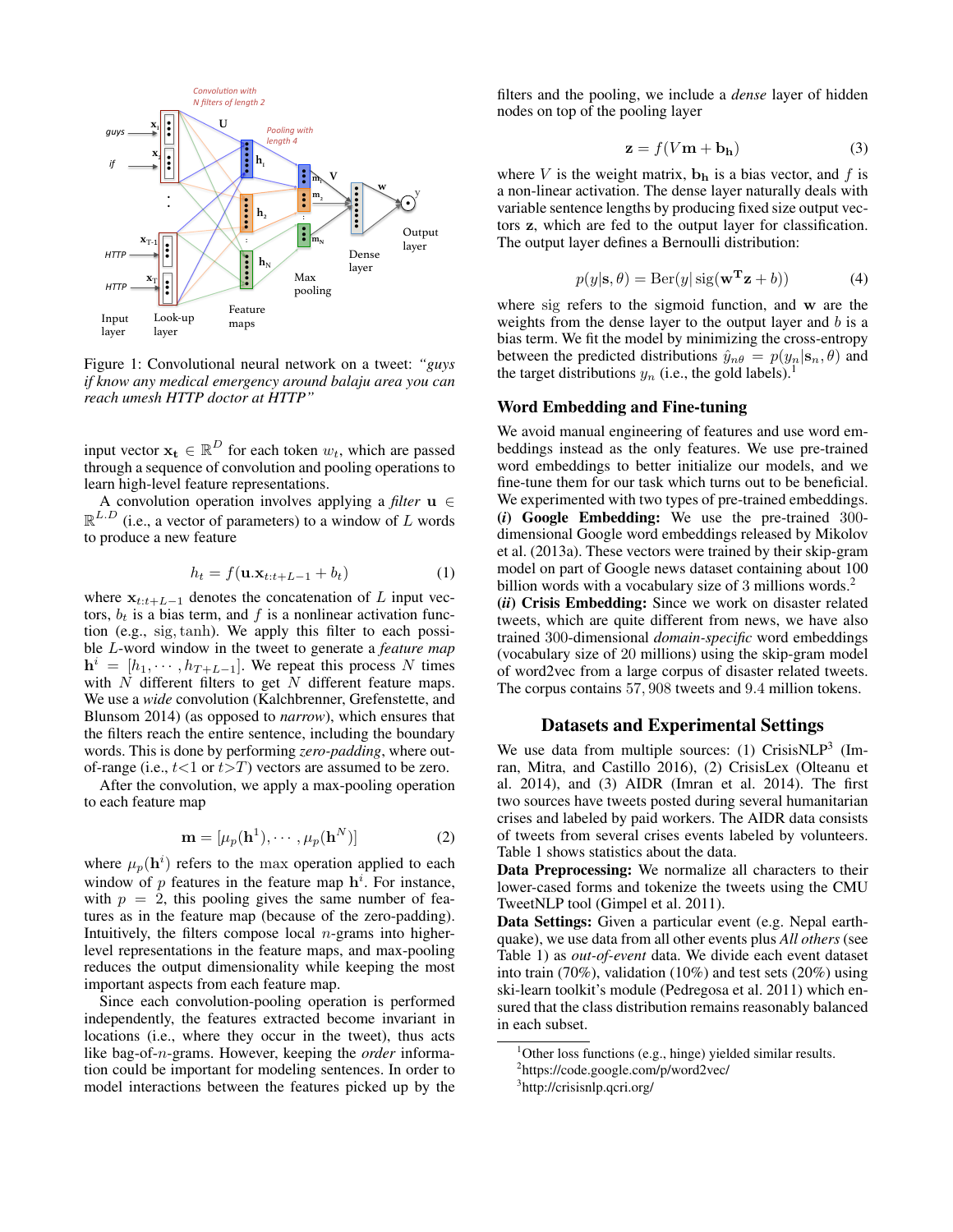| <b>EVENT</b>                        | <b>Nepal Earthquake</b> |      | Typhoon Hagupit California Earthquake | <b>Cyclone PAM</b> | <b>All Others</b> |
|-------------------------------------|-------------------------|------|---------------------------------------|--------------------|-------------------|
| <b>Affected</b> individual          | 756                     | 204  | 227                                   | 235                | 4624              |
| <b>Donations and volunteering</b>   | 1021                    | 113  | 83                                    | 389                | 1752              |
| <b>Infrastructure and utilities</b> | 351                     | 352  | 351                                   | 233                | 1972              |
| <b>Sympathy and support</b>         | 983                     | 290  | 83                                    | 164                | 4546              |
| <b>Other Useful Information</b>     | 1505                    | 732  | 1028                                  | 679                | 7709              |
| Not related or irrelevant           | 6698                    | 290  | 157                                   | 718                | 418               |
| <b>Grand Total</b>                  | 11314                   | 1981 | 1929                                  | 2418               | 21021             |

Table 1: Class distribution of events under consideration and all other crises (i.e. data used as part of *out-of-event* data)

Feature Extraction: We extracted word-level unigrams, bigrams and trigrams from tweets. They are converted to TF-IDF vectors by considering each tweet as a document. Note that these features are used only in non-neural models. The neural models take tweets and their labels as input. For the SVM classifier, we implemented feature selection using a Chi-Squared test to improve the estimator's accuracy scores.

## Models Settings

Settings for Non-Neural Models: We experimented with (*i*) Support Vector Machine (*SVM*), a discriminative maxmargin model; (*ii*) Logistic Regression (*LR*), a discriminative probabilistic model; and (*iii*) Random Forest (*RF*), an ensemble model of decision trees. We use the implementation from the scikit-learn toolkit (Pedregosa et al. 2011).

Settings for Convolutional Neural Network Models: Our CNN model is implemented in Theano (Theano Development Team 2016). We train CNN models by optimizing the cross entropy using the gradient-based online learning algorithm ADADELTA (Zeiler 2012).<sup>4</sup> The learning rate and parameters were set to the values as suggested by the authors. The maximum number of epochs was set to 25. To avoid overfitting, we use dropout (Srivastava et al. 2014) of hidden units and *early stopping* based on the accuracy on the validation set.<sup>5</sup> We experimented with  $\{0.0, 0.2, 0.4, 0.5\}$  dropout rates and {32, 64, 128} minibatch sizes. We limit the vocabulary (V) to the most frequent  $P\%$  ( $P \in \{80, 85, 90\}$ ) words in the training corpus. The word vectors in  $L$  were initialized using two types of pre-trained word embeddings: (*i*) *Crisis embeddings (CNN<sub>I</sub>)* and *(ii) Google embeddings (CNN<sub>II</sub>)*.

We use rectified linear units (ReLU) for the activation functions  $(f)$ ,  $\{100, 150, 200\}$  filters each having window size (L) of  $\{2, 3, 4\}$ , pooling length (p) of  $\{2, 3, 4\}$ , and {100, 150, 200} dense layer units. All the hyperparameters are tuned on the development set.

#### Results

For each event under consideration, we train classifiers on the event data only, on the out-of-event data only, and on a combination of both. We evaluate them on the binary classification task. We merge all informative classes (Table 1) to create one general *Useful* or *Relevant* class.

Table 2 presents the results of binary classification comparing several non-neural classifiers with the CNN-based

| SYS                   | RF    | LR    | SVM   | CNN <sub>I</sub> | $CNN_{II}$ |  |  |  |
|-----------------------|-------|-------|-------|------------------|------------|--|--|--|
| Nepal Earthquake      |       |       |       |                  |            |  |  |  |
| $B_{event}$           | 82.70 | 85.47 | 85.34 | 86.89            | 85.71      |  |  |  |
| $B_{out}$             | 74.63 | 78.58 | 78.93 | 81.14            | 78.72      |  |  |  |
| $B_{event+out}$       | 81.92 | 82.68 | 83.62 | 84.82            | 84.91      |  |  |  |
| California Earthquake |       |       |       |                  |            |  |  |  |
| $B_{event}$           | 75.64 | 79.57 | 78.95 | 81.21            | 78.82      |  |  |  |
| $B_{out}$             | 56.12 | 50.37 | 50.83 | 62.08            | 68.82      |  |  |  |
| $B_{event+out}$       | 77.34 | 75.50 | 74.67 | 78.32            | 79.75      |  |  |  |
| Typhoon Hagupit       |       |       |       |                  |            |  |  |  |
| $B_{event}$           | 82.05 | 82.36 | 78.08 | 87.83            | 90.17      |  |  |  |
| $B_{out}$             | 73.89 | 71.14 | 71.86 | 82.35            | 84.48      |  |  |  |
| $B_{event+out}$       | 78.37 | 75.90 | 77.64 | 85.84            | 87.71      |  |  |  |
| Cyclone PAM           |       |       |       |                  |            |  |  |  |
| $B_{event}$           | 90.26 | 90.64 | 90.82 | 94.17            | 93.11      |  |  |  |
| $B_{out}$             | 80.24 | 79.22 | 80.83 | 85.62            | 87.48      |  |  |  |
| $B_{event+out}$       | 89.38 | 90.61 | 90.74 | 92.64            | 91.20      |  |  |  |

Table 2: The AUC scores of non-neural and neural networkbased classifiers. *event*, *out* and *event+out* represents the three different settings of the training data – event only, outof-event only and a concatenation of both.

classifier. CNNs performed better than all non-neural classifiers for all events under consideration. The improvements are substantial in the case of training with the out-of-event data only. In this case, CNN outperformed SVM by a margin of up to 11%. This result has a significant impact to a situation involving early hours of a crisis, where though a lot of data pours in, but performing data labeling using experts or volunteers to get a substantial amount of training data takes a lot of time. Our result shows that the CNN model handles this situation robustly by making use of the out-of-event data and provides reasonable performance.

When trained using both the event and out-of-event data, CNNs also performed better than the non-neural models. Comparing different training settings, we saw a drop in performance when compared to the event-only training. This drop is because of the inherent variety in the crisis data. The large size of the out-of-event data down-weights the benefits of the event data, and skewed the probability distribution of the training data towards the out-of-event data.

To summarize, the neural network based classifier outperformed non-neural classifiers in all data settings. The performance of the models trained on out-of-event data are (as

<sup>4</sup>Other algorithms (SGD, Adagrad) gave similar results.

 $5l_1$  and  $l_2$  regularization on weights did not work well.